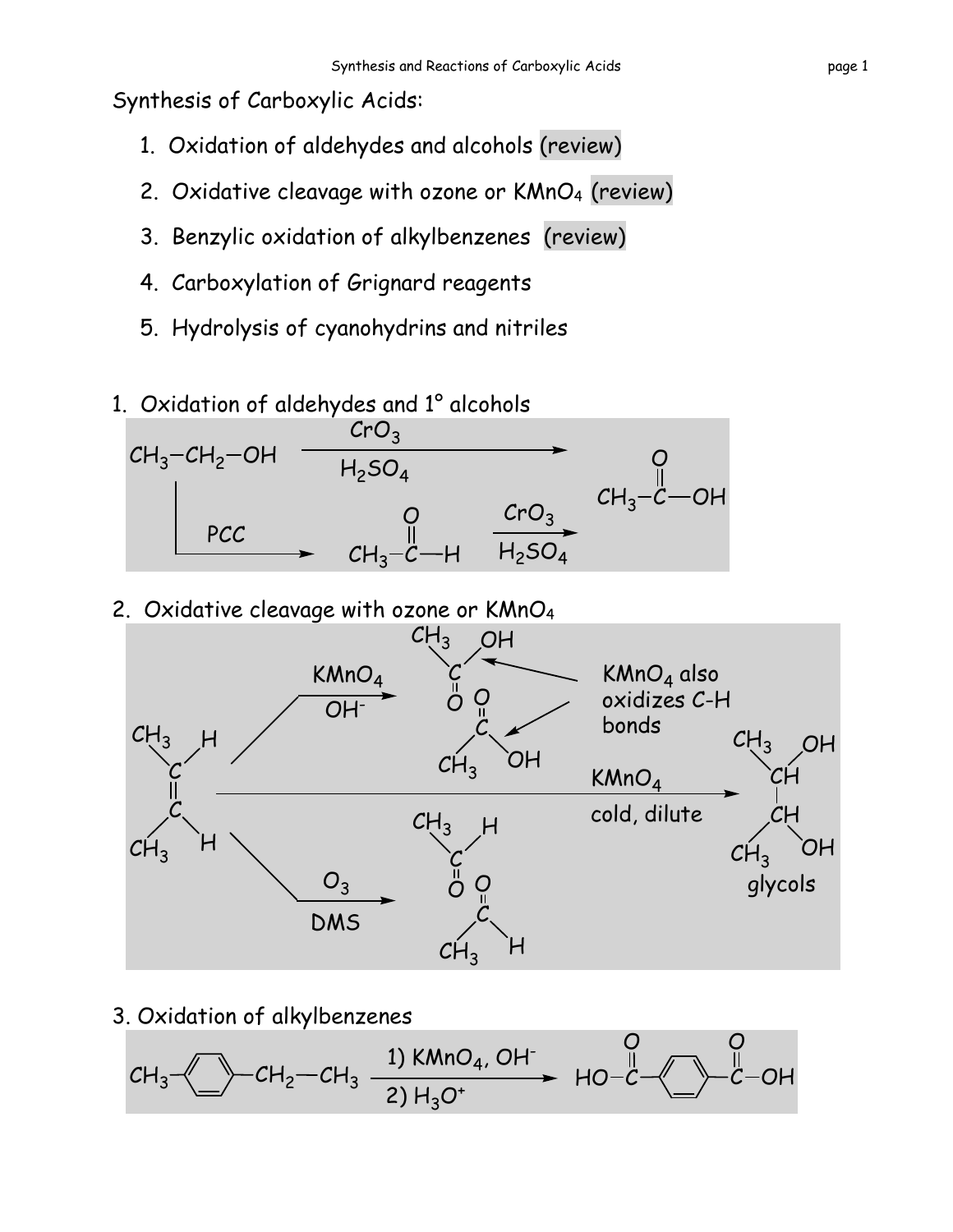## 4. Carboxylation of Grignard reagents



## 5. Hydrolysis of cyanohydrins and nitriles



H3O<sup>+</sup> CH2 CH2 Br Br <sup>+</sup> KCN CH2 CH2 CN CN C CH2 CH2 C O O HO OH

Sidebar for cyano groups …

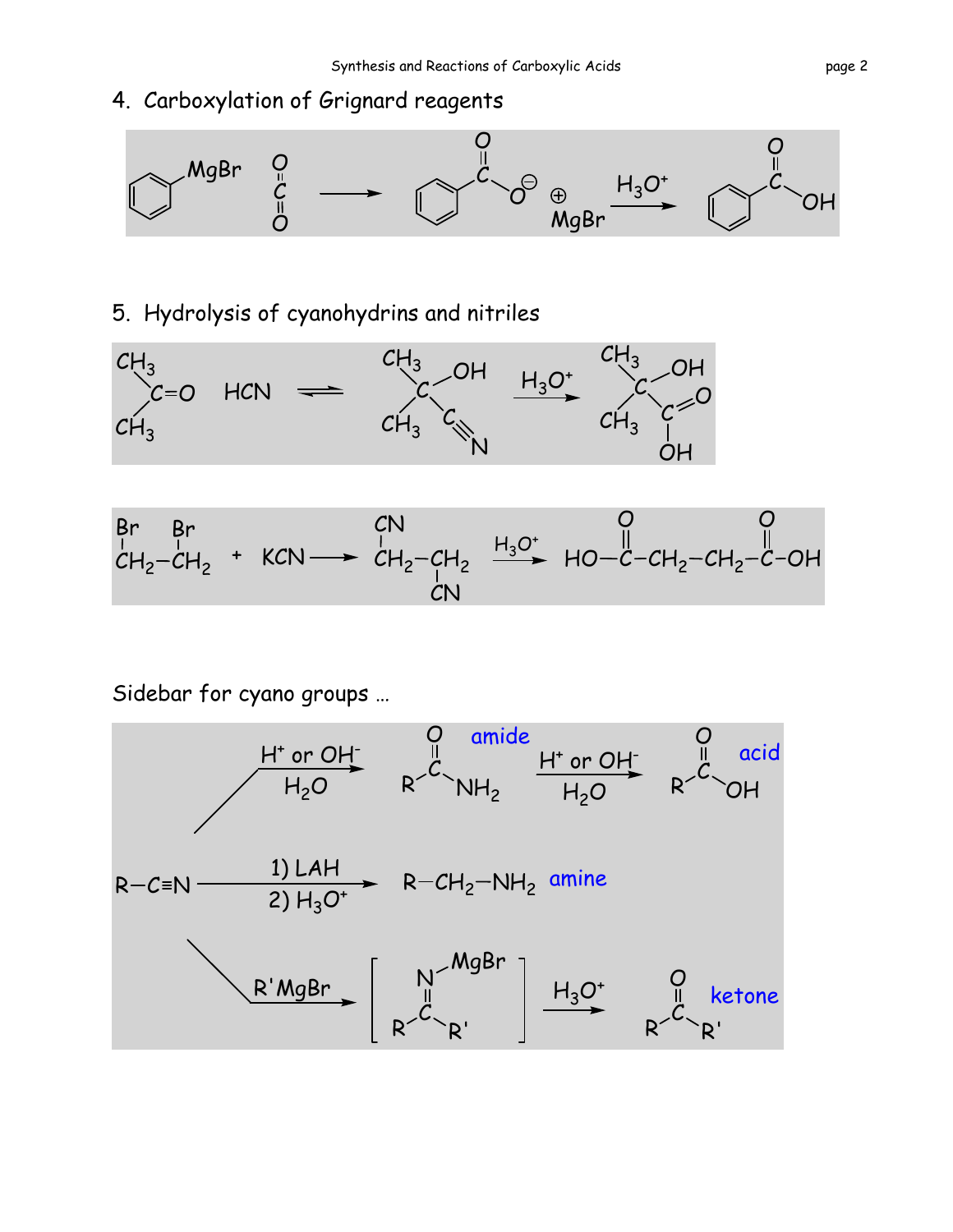Reactions of Acids

- 1. Formation of carboxylates
- 2. Conversion to amides
- 3. Reduction
- 4. Conversion to ketones
- 5. Conversion to acid chlorides
- 6. Conversion to esters Fischer Esterification Diazomethane
- Hydrolysis of Esters

Acid hydrolysis Base hydrolysis (saponification)

1. Formation of carboxylates



2. Conversion to amides

$$
R\stackrel{0}{\longrightarrow}OH\stackrel{NH_2R}{\longrightarrow}\nR\stackrel{0}{\longrightarrow}R\stackrel{H}{\longrightarrow}\nR\stackrel{heat}{\longrightarrow}\n\stackrel{heat}{\longrightarrow}\nR\stackrel{0}{\longrightarrow}\n\stackrel{H}{\longrightarrow}\n\stackrel{0}{\longrightarrow}\n\stackrel{0}{\longrightarrow}\n\stackrel{0}{\longrightarrow}\n\stackrel{0}{\longrightarrow}\n\stackrel{0}{\longrightarrow}\n\stackrel{0}{\longrightarrow}\n\stackrel{0}{\longrightarrow}\n\stackrel{0}{\longrightarrow}\n\stackrel{0}{\longrightarrow}\n\stackrel{0}{\longrightarrow}\n\stackrel{0}{\longrightarrow}\n\stackrel{0}{\longrightarrow}\n\stackrel{0}{\longrightarrow}\n\stackrel{0}{\longrightarrow}\n\stackrel{0}{\longrightarrow}\n\stackrel{0}{\longrightarrow}\n\stackrel{0}{\longrightarrow}\n\stackrel{0}{\longrightarrow}\n\stackrel{0}{\longrightarrow}\n\stackrel{0}{\longrightarrow}\n\stackrel{0}{\longrightarrow}\n\stackrel{0}{\longrightarrow}\n\stackrel{0}{\longrightarrow}\n\stackrel{0}{\longrightarrow}\n\stackrel{0}{\longrightarrow}\n\stackrel{0}{\longrightarrow}\n\stackrel{0}{\longrightarrow}\n\stackrel{0}{\longrightarrow}\n\stackrel{0}{\longrightarrow}\n\stackrel{0}{\longrightarrow}\n\stackrel{0}{\longrightarrow}\n\stackrel{0}{\longrightarrow}\n\stackrel{0}{\longrightarrow}\n\stackrel{0}{\longrightarrow}\n\stackrel{0}{\longrightarrow}\n\stackrel{0}{\longrightarrow}\n\stackrel{0}{\longrightarrow}\n\stackrel{0}{\longrightarrow}\n\stackrel{0}{\longrightarrow}\n\stackrel{0}{\longrightarrow}\n\stackrel{0}{\longrightarrow}\n\stackrel{0}{\longrightarrow}\n\stackrel{0}{\longrightarrow}\n\stackrel{0}{\longrightarrow}\n\stackrel{0}{\longrightarrow}\n\stackrel{0}{\longrightarrow}\n\stackrel{0}{\longrightarrow}\n\stackrel{0}{\longrightarrow}\n\stackrel{0}{\longrightarrow}\n\stackrel{0}{\longrightarrow}\n\stackrel{0}{\longrightarrow}\n\stackrel{0}{\longrightarrow}\n\stackrel{0}{\longrightarrow}\n\stackrel{0}{\longrightarrow}\n\stackrel{0}{\longrightarrow}\n\stackrel{0}{\longrightarrow}\n\stackrel{0}{\longrightarrow}\n\stackrel{0}{\longrightarrow}\n\stackrel{0}{\longrightarrow}\n\stackrel{0}{\longrightarrow}\n\stackrel{0}{\longrightarrow}\n\stackrel{0}{\longrightarrow}\n\stackrel{0}{\longrightarrow}\n\stackrel{0}{\longrightarrow}\n\stackrel{0}{\longrightarrow}\n\stackrel{0}{\longrightarrow}\n\stackrel{0}{\longrightarrow}\n\stack
$$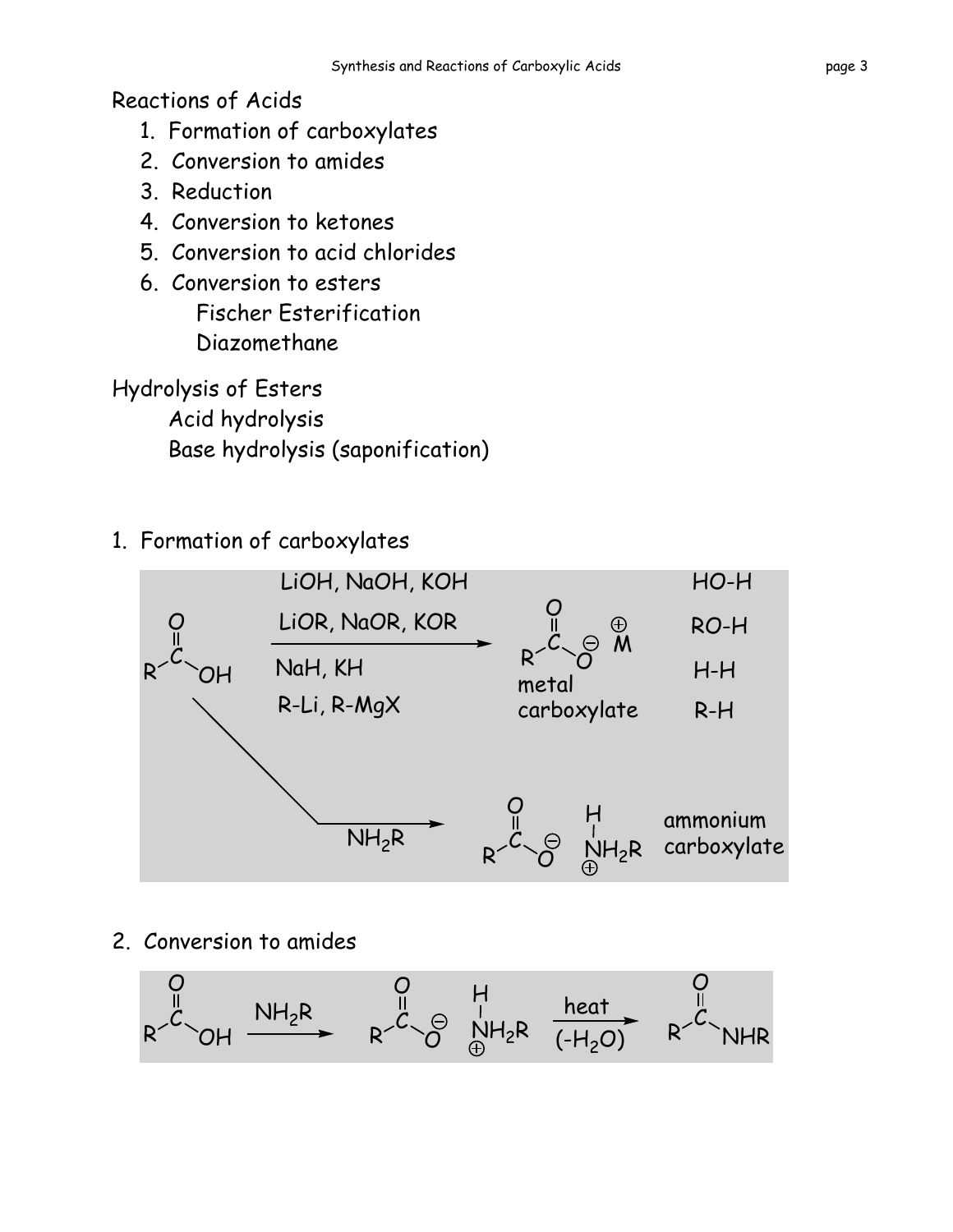## 3. Reduction



4. Conversion to ketones (via hydrolysis of ketone hydrate)



Better to use LiOH to deprotonate then use R-Li to add to carboxylate:

$$
\begin{array}{ccccc}\nO & O & O-Li \\
R & -C-OH & \xrightarrow{LiOH} & R-C-O-Li & \xrightarrow{R'-Li} & R-C-O-Li \\
R' & & & & R'\n\end{array}
$$

5. Conversion to acid chlorides



chlorosulfite anhydride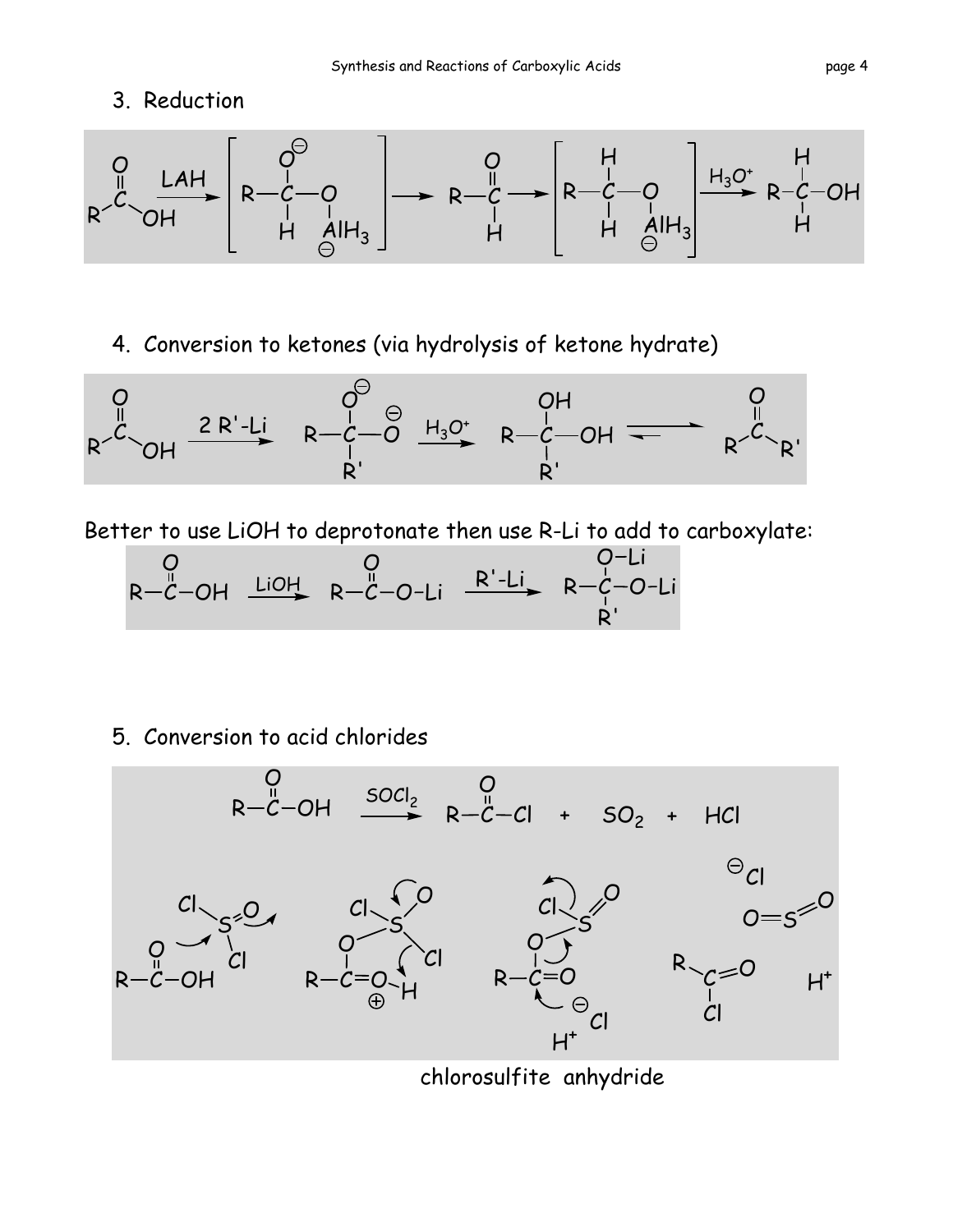6. Conversion to esters (Fischer Esterification)



Esterification using diazomethane

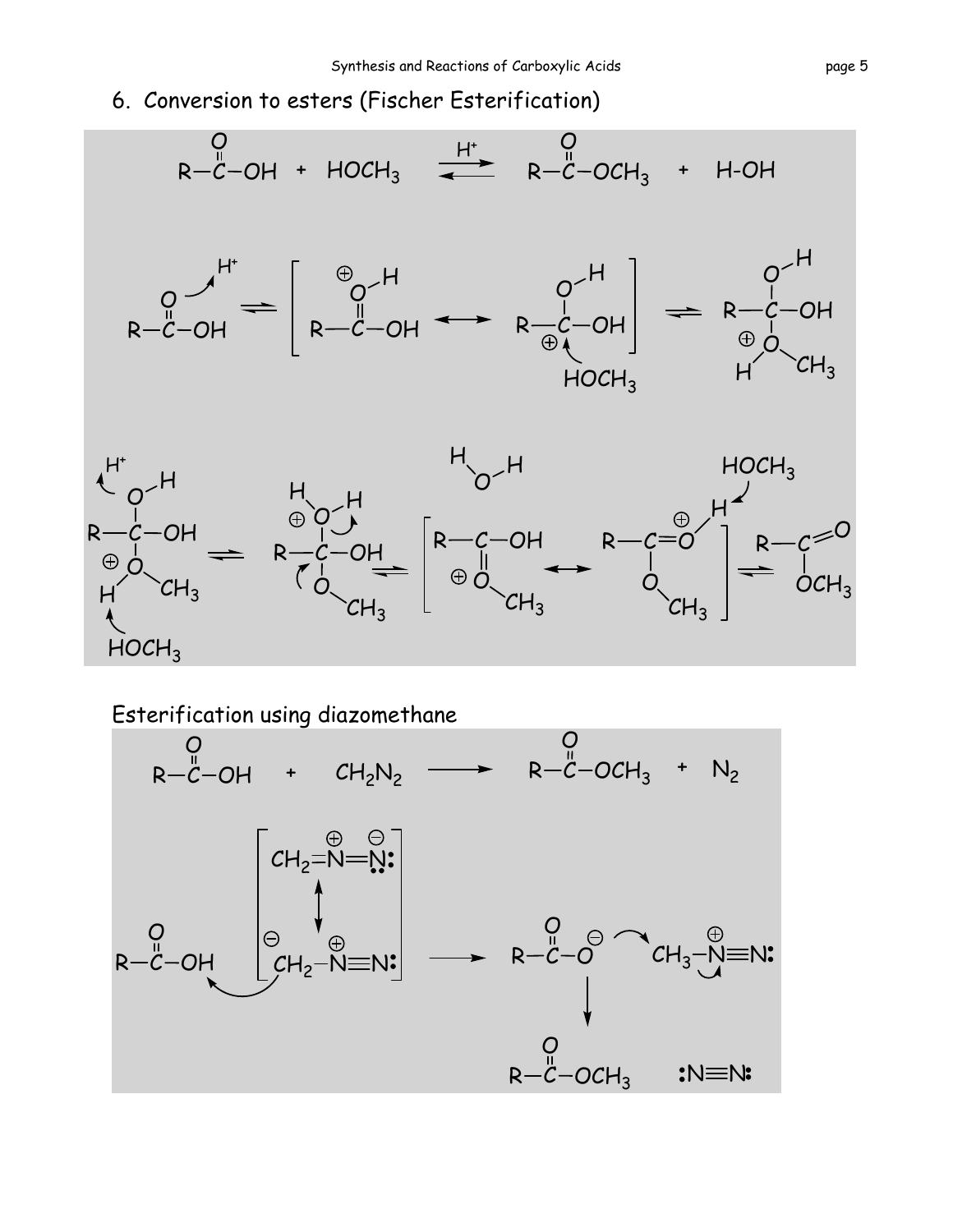Hydrolysis of Esters

Acid hydrolysis- reverse of Fischer esterification



Hydrolysis under acid conditions provides carboxylic acid Hydrolysis under basic conditions provides carboxylate ion

## Sidebar: Acyl Substitution



Acyl compounds undergo addition/elimination which is overall substitution:



Acyl substitution is the process observed when acid chlorides are converted to other acid derivatives.